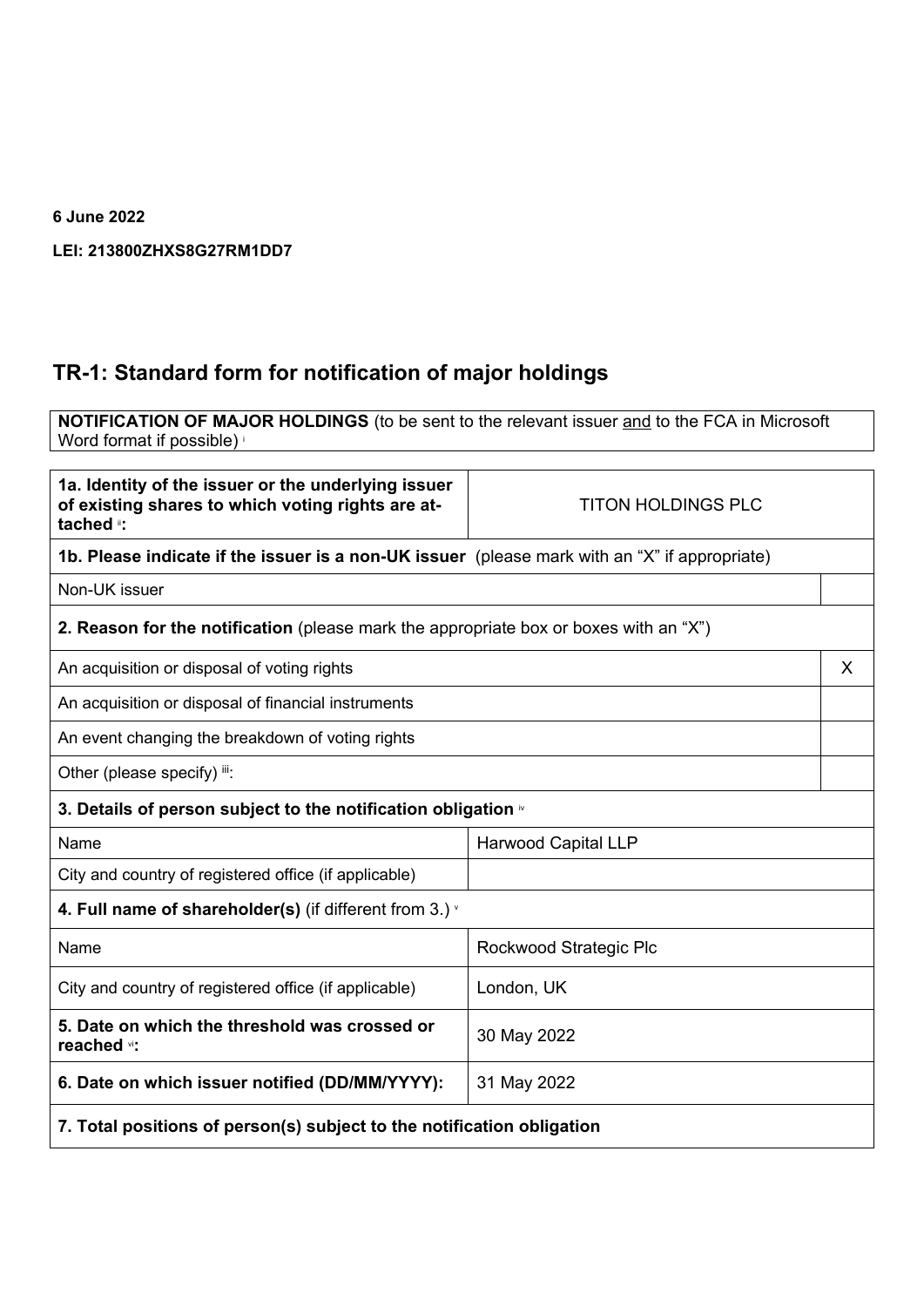|                                                                                    | % of voting rights at-<br>tached to shares (to-<br>tal of $8. A$ ) | % of voting rights<br>through financial instru-<br>ments<br>(total of 8.B $1 + 8.B 2$ ) | Total of both in %<br>$(8.A + 8.B)$ | Total number of<br>voting rights held<br>in issuer $(8.A +$<br>$8.B)$ vii |
|------------------------------------------------------------------------------------|--------------------------------------------------------------------|-----------------------------------------------------------------------------------------|-------------------------------------|---------------------------------------------------------------------------|
| Resulting situation<br>on the date on which<br>threshold was<br>crossed or reached | 8.75%                                                              |                                                                                         | 8.75%                               | 980,000                                                                   |
| Position of previous<br>notification (if<br>applicable)                            |                                                                    |                                                                                         |                                     |                                                                           |

## **8. Notified details of the resulting situation on the date on which the threshold was crossed or reached** viii

| A: Voting rights attached to shares |                            |                               |                           |                               |
|-------------------------------------|----------------------------|-------------------------------|---------------------------|-------------------------------|
| Class/type of<br>shares             | Number of voting rights ix |                               | % of voting rights        |                               |
| ISIN code (if possible)             | <b>Direct</b><br>(DTR5.1)  | <b>Indirect</b><br>(DTR5.2.1) | <b>Direct</b><br>(DTR5.1) | <b>Indirect</b><br>(DTR5.2.1) |
| GB0008941402                        | 980,000                    |                               | 8.75%                     |                               |
|                                     |                            |                               |                           |                               |
|                                     |                            |                               |                           |                               |
| <b>SUBTOTAL 8. A</b>                |                            | 980,000                       | 8.75%                     |                               |

| B 1: Financial Instruments according to DTR5.3.1R (1) (a) |                               |                                          |                                                                                                        |                    |
|-----------------------------------------------------------|-------------------------------|------------------------------------------|--------------------------------------------------------------------------------------------------------|--------------------|
| Type of financial in-<br>strument                         | <b>Expiration</b><br>date $x$ | Exercise/<br><b>Conversion Period xi</b> | <b>Number of voting rights</b><br>that may be acquired if<br>the instrument is<br>exercised/converted. | % of voting rights |
|                                                           |                               |                                          |                                                                                                        |                    |
|                                                           |                               |                                          |                                                                                                        |                    |
|                                                           |                               |                                          |                                                                                                        |                    |
|                                                           |                               | <b>SUBTOTAL 8. B 1</b>                   |                                                                                                        |                    |

| B 2: Financial Instruments with similar economic effect according to DTR5.3.1R (1) (b) |                               |                                               |                                              |                            |                    |
|----------------------------------------------------------------------------------------|-------------------------------|-----------------------------------------------|----------------------------------------------|----------------------------|--------------------|
| <b>Type of financial</b><br>instrument                                                 | <b>Expiration</b><br>date $x$ | Exercise/<br><b>Conversion Pe-</b><br>riod xi | <b>Physical or</b><br>cash<br>Settlement xii | Number of<br>voting rights | % of voting rights |
|                                                                                        |                               |                                               |                                              |                            |                    |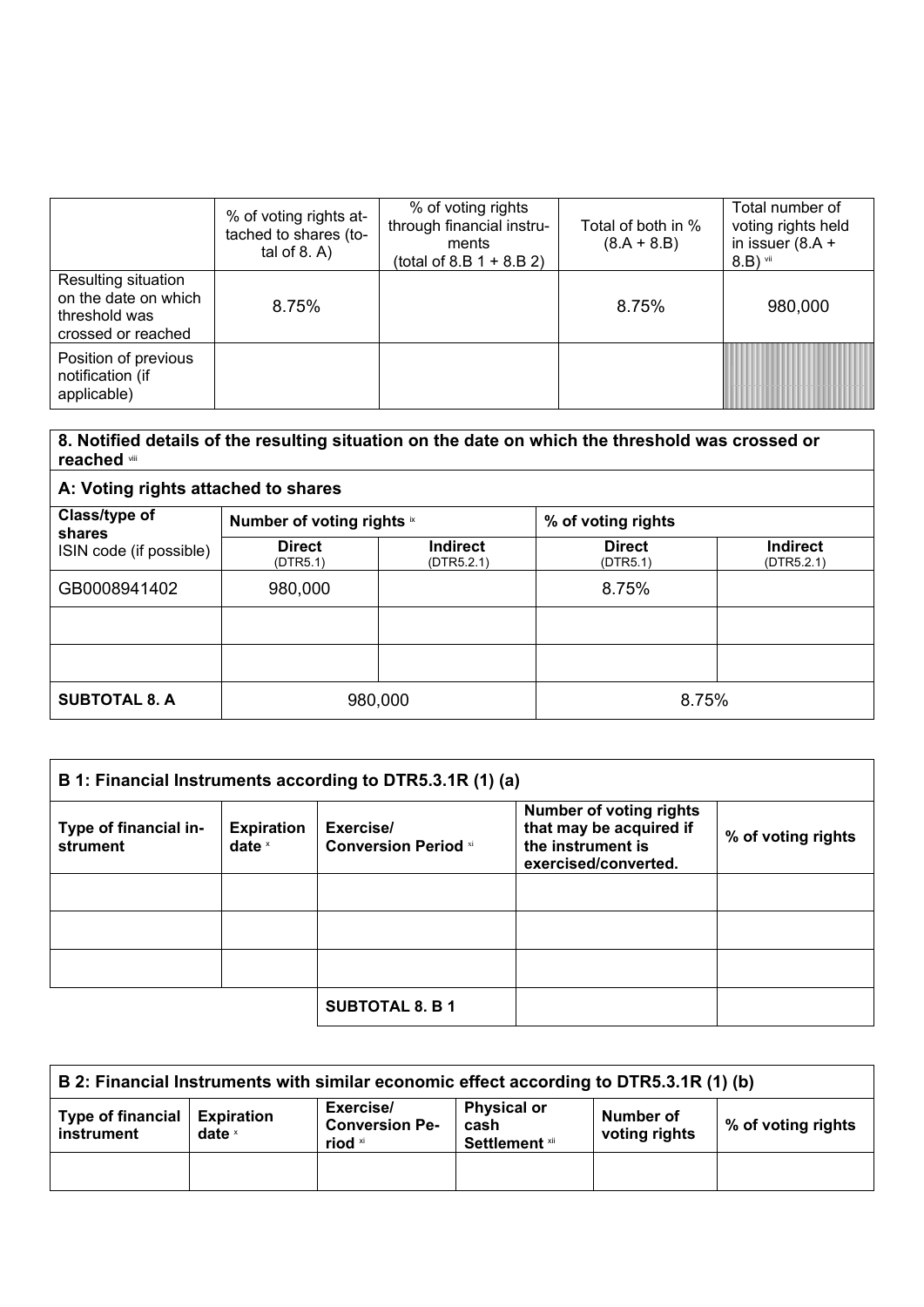|  | SUBTOTAL<br>8.8.2 |  |
|--|-------------------|--|

| 9. Information in relation to the person subject to the notification obligation (please mark the<br>applicable box with an "X")                                                                                                                       |                                                                                     |                                                                                                                        |                                                                                |  |
|-------------------------------------------------------------------------------------------------------------------------------------------------------------------------------------------------------------------------------------------------------|-------------------------------------------------------------------------------------|------------------------------------------------------------------------------------------------------------------------|--------------------------------------------------------------------------------|--|
| Person subject to the notification obligation is not controlled by any natural person or legal entity and does not<br>control any other undertaking(s) holding directly or indirectly an interest in the (underlying) issuer xill                     |                                                                                     |                                                                                                                        |                                                                                |  |
| Full chain of controlled undertakings through which the voting rights and/or the<br>financial instruments are effectively held starting with the ultimate controlling natural person or legal entity<br>(please add additional rows as necessary) xiv |                                                                                     |                                                                                                                        |                                                                                |  |
| Name xv                                                                                                                                                                                                                                               | % of voting rights if it<br>equals or is higher<br>than the notifiable<br>threshold | % of voting rights<br>through financial in-<br>struments if it equals<br>or is higher than the<br>notifiable threshold | Total of both if it<br>equals or is higher<br>than the notifiable<br>threshold |  |
| <b>Christopher Harwood</b><br>Bernard Mills - Harwood<br><b>Capital LLP</b>                                                                                                                                                                           | 8.75%                                                                               |                                                                                                                        | 8.75%                                                                          |  |
|                                                                                                                                                                                                                                                       |                                                                                     |                                                                                                                        |                                                                                |  |
|                                                                                                                                                                                                                                                       |                                                                                     |                                                                                                                        |                                                                                |  |
|                                                                                                                                                                                                                                                       |                                                                                     |                                                                                                                        |                                                                                |  |
|                                                                                                                                                                                                                                                       |                                                                                     |                                                                                                                        |                                                                                |  |

| <b>10.</b> In case of proxy voting, please identify: |  |
|------------------------------------------------------|--|
| Name of the proxy holder                             |  |
| The number and % of voting rights held               |  |
| The date until which the voting rights will be held  |  |

## **11. Additional information** xvi